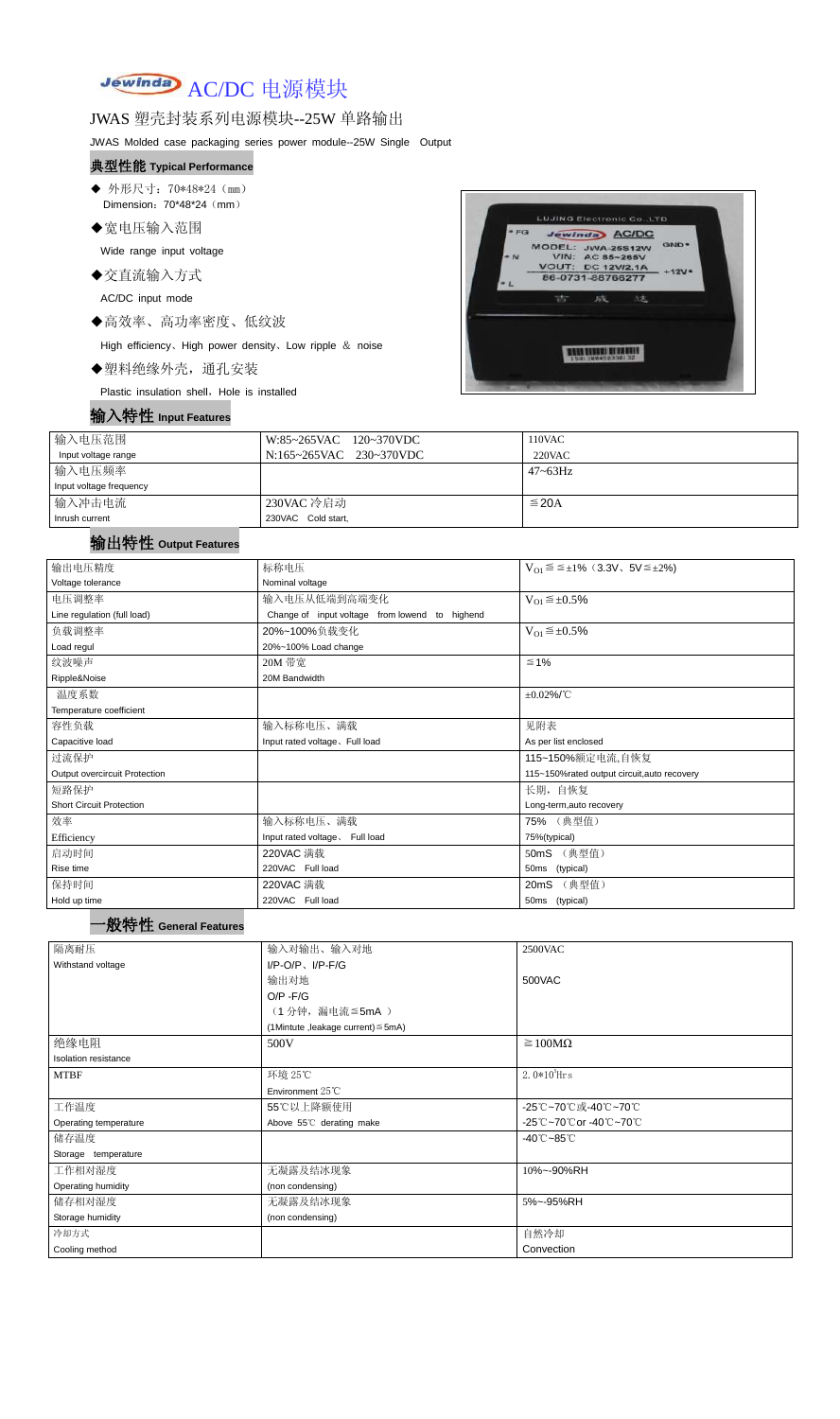#### 容性负载 **Capacitive Load**

## 命名方式 **Naming Rules**



 输入电压范围(W:85~265V, N:165~265V) Input voltage range(W:85~265V, N:165~265V) 输出电压 Output voltage 单路输出 **Single Output** 输出功率 Output power AC/DC 金属封装电源模块 AC/DC Metal packaging power module

#### 产品选型 **Product selection**

| 产品型号                  | 输出电压           | 输出电流           | 输出电压精度         | 纹波噪声        | 效率         |  |
|-----------------------|----------------|----------------|----------------|-------------|------------|--|
|                       | Output voltage | Output current | Output voltage | R&N         |            |  |
| Model No.             | V <sub>O</sub> | $I_{\rm O}$    | tolerance      | $V$ (p-p)mV | Efficiency |  |
| JWAS-25S3.3W(N)       | 3.3V           | 7.58A          | $\pm 2\%$      | 100mV       | 73%        |  |
| $JWAS-25S5W(N)$       | 5V             | 5.00A          | $\pm 2\%$      | 100mV       | 74%        |  |
| $JWAS-25S9W(N)$       | 9V             | 2.77A          | $\pm 1\%$      | 100mV       | 78%        |  |
| JWAS-25S12W(N)        | 12V            | 2.08A          | $\pm 1\%$      | 120mV       | 80%        |  |
| $JWAS-25S15W(N)$      | 15V            | 1.67A          | $\pm 1\%$      | 150mV       | 82%        |  |
| <b>JWAS-25S24W(N)</b> | 24V            | 1.05A          | $\pm 1\%$      | 180mV       | 84%        |  |

注:因篇幅有限,以上只是部分产品列表,若需列表以外产品,请与本公司销售部联系。

Note:Due to space limitations ,the above list is only for some products, If other than a list of products, please contact the Company's sales department. 输出纹波噪声(峰-峰值)的测量,请参照模块测试说明中介绍的方法进行。

Output ripple noise measurement (peak - peak), please refer to the module test notes method is introduced.

## 封装尺寸图**MechanicalData**





| 管脚定义 Pin Assignments |
|----------------------|
|                      |

注:电源模块的各管脚定义如与选型手册不符,应以实物标签上的标注为准。

Note: The power modules such as the definition of the pin does not match with the hand book, please refer to the actual item.

| Vout:5V         |                     | Vout: $12V$ , $15V$ |                    | Vout:24V        |             |
|-----------------|---------------------|---------------------|--------------------|-----------------|-------------|
| 推荐值             | 最大值                 | 推荐值                 | 最大值                | 推荐值             | 最大值         |
| Recommendations | Maximum             | Recommendations     | <b>Maximum</b>     | Recommendations | Maximum     |
| $1000\mu F$     | 4700 <sub>u</sub> F | $1000\mu F$         | 3300 <sub>µF</sub> | $470 \mu F$     | $1000\mu F$ |

| 管脚说明                         | $\mathbf{D}$ 1<br>. . | $\mathbf{D}$ | D <sub>2</sub><br>ຼ | P <sub>4</sub><br>. . | D5<br>. J                                         | P <sub>6</sub> | D7                                           | P <sub>8</sub> |
|------------------------------|-----------------------|--------------|---------------------|-----------------------|---------------------------------------------------|----------------|----------------------------------------------|----------------|
| 单路<br>$\sim$<br>$\mathbf{D}$ | FG                    | AC(L)        | AC(N)               | $V_{O+}$              | <b>ND</b><br>TAT<br>the control of the control of | <b>GND</b>     | <b>NP</b><br>the contract of the contract of | <b>GND</b>     |